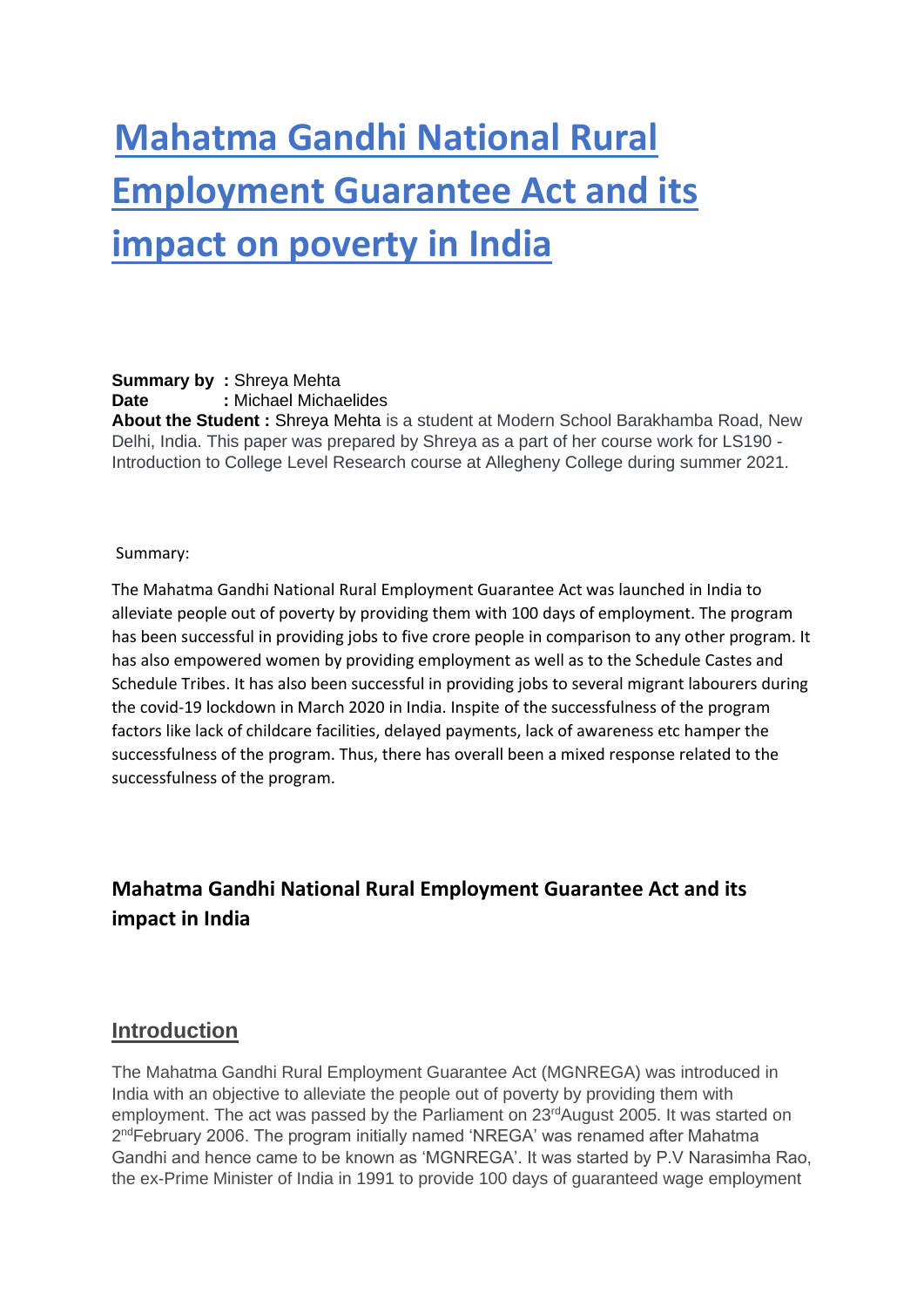to rural unskilled labour and other objectives including enhanced food security, infrastructure development etc. The objectives of the program include creating durable and productive rural assets, enhanced livelihood security, social protection for vulnerable people, empowerment of women and marginalized groups, deepening of democracy etc.

The research paper aims to focus on the impact of MGNREGA in generating employment, to the rural households in India, opening up new job opportunities and its effect on migration of people being the major reason behind the implementation of the program. We will then look at how successful the program has been in achieving its primary objective of ensuring at least one third participation of women in the program and thus helping in empowering women to take up jobs, through one of its provision of ensuring equal remuneration for both men and women whereas on the negative side it has been observed in most regions there is vast wage gap between that of men and women thus making it difficult for women to take up the jobs.

It will then focus on analysing how successful the program has been in its overall implementation in different states in India and will discuss in detail with particular focus on states like Tamil Nadu, Rajasthan and Karnataka, states where the program has seen to gather popular support and further analyse the underlying reasons behind the success and the drawbacks of the program.

Most importantly we will look at the impact of the program on poverty alleviation and its evolution over the years since its implementation and how it has been beneficial for the people. The research paper will go on to highlight the criticisms such as delayed payments, lack of child care facilities etc and suggest some measures for enhancement and then lastly go on to link it with the usefulness of the program in the present day COVID world in providing employment to the rural poor.

#### **Literature review**

The Mahatma Gandhi Employment Guarantee Act (NREGA) which was later renamed as the Mahatma Gandhi National Rural Employment Guarantee Act (MGNREGA) is an Indian labour law which was introduced in India in 2006 to alleviate people out of poverty. This was done by providing 100 days of guaranteed wages to those people who are willing to do unskilled manual work. However, if the government fails to provide them with employment then the people are eligible for unemployment allowances.

The program was launched to achieve certain objectives such as to provide employment to the rural poor, empower women, reduce urban migration, protect the environment, etc. The paper goes on to analyse the participation of the women and the STs and SCs in the program whose participation was earlier reported to be tentatively low and how it has impacted them. The paper then goes on to highlight the participation of workers and its impact on poverty in states like Tamil Nadu, Rajasthan and Karnataka.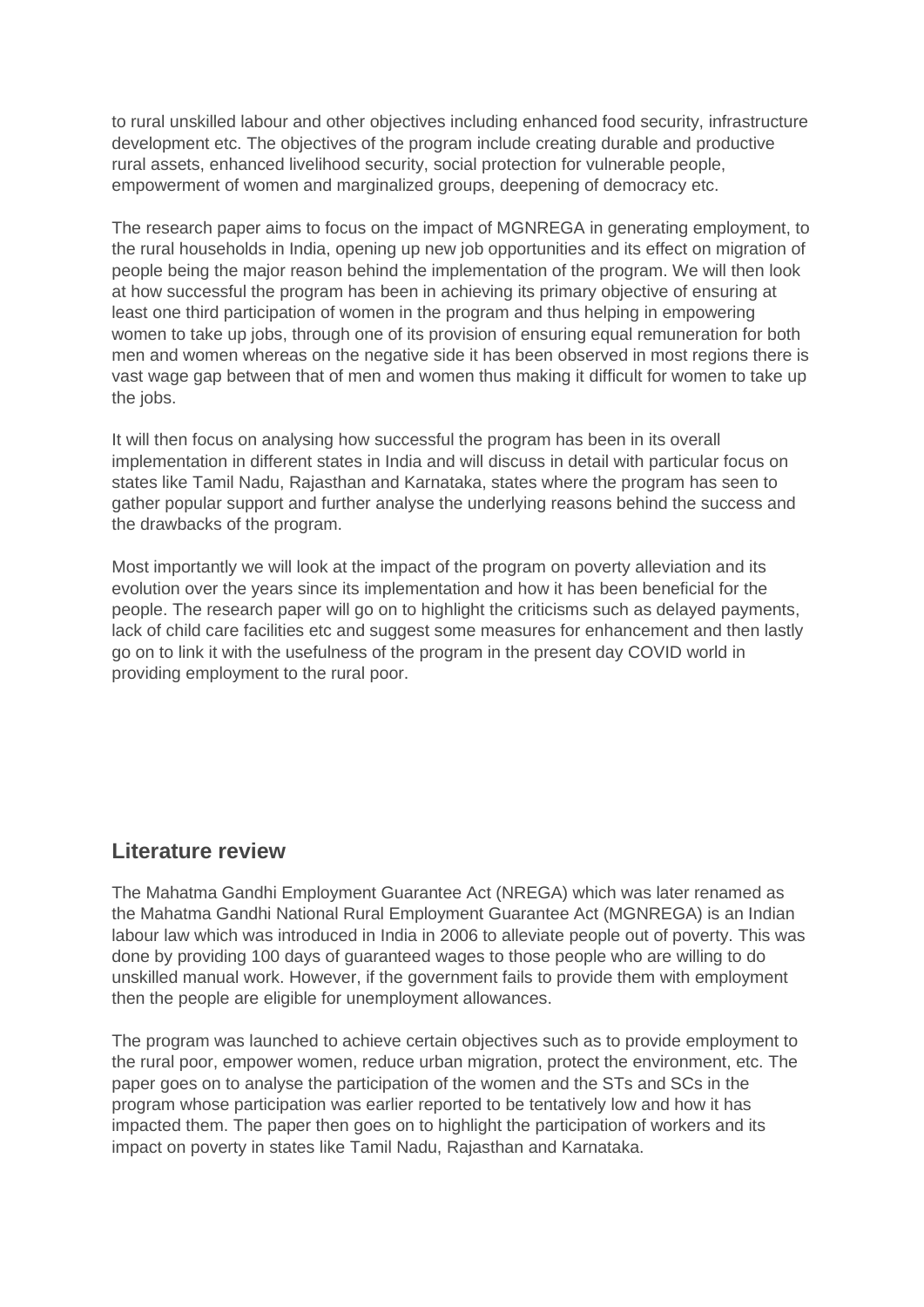Lastly it discusses the certain drawbacks related to the implementation of the program which has made it difficult for the poor to earn a living and we go on to see that this results in a low participation of rural workers. There are certain criticisms that have been a major reason for the failure of the program from succeeding in some parts of the states which include underpayment, corruption, meddling with the money by administrators etc. All of these criticisms need to be dealt with and we need to come up with solutions so that the benefits of the program can be availed by the greater number of the population.

## **Employment provided under the program**

As per Kiran, MGNREGA has provided employment to 5 crore people indicating that a large number of people have been employed under the program unlike any other wage employment program. The program has further provided more number of days of employment in comparison to any other program. Thus, the program has offered income earning opportunities to the unskilled workers but in particular to the women workers who due to several reasons like household chores, lack of child care facilities etc were unable to take up jobs. It has also provided the workers with job opportunities as earlier only a few jobs were available relating to non-agricultural wage work in comparison to agricultural activities, a major reason for this being that most of the people from the rural areas are engaged in agricultural work. As per Pandi, a survey conducted in Tamil Nadu found that half of the respondents were agricultural labourers, about 7.6 per cent of the workers were workers belonging from non-agricultural activities and 7.6 per cent of them self-employed.

The literacy levels are another factor that also played a huge role in the success of the program as literacy not only helps generating awareness amongst the people but also educates them about the 'right to work', thus helping in ensuring jobs to the workers and it was seen that those workers that were aware about the 'right to work' benefited more in comparison.

It has also been noted that an increase in employment can also lead to a reduction in the number of migrating workers. As per Farooquee, a survey conducted in 40 villages showed that due to an increase in the employment the migration reduced in 29 villages out of the 40 villages. Thus, an increase in employment can lead to less number of workers migrating and further helping in providing jobs to them in their own region.

A survey conducted showed that states like Rajasthan, Tamil Nadu, Andhra Pradesh etc have been able to successfully implement the program whereas states like Bihar, Orissa and Uttar Pradesh haven't been able to. There are several reasons contributing towards its failure for example, corruption, underpayments etc that has led to a lower participation of the people, keeping them on a look out for new job opportunities to meet their basic needs and ensure food security. As per Narsimha and Amarender, a research conducted found that there was not even one state which was able to provide employment to even 50 per cent of those who were participating. Only states like Tripura, Manipur etc were able to provide with 100 days of employment to one third of the rural households and in recent years there has been a decline in the implementation process for providing employment to these workers. The program has overall been beneficial in generating employment in some states in comparison if not all.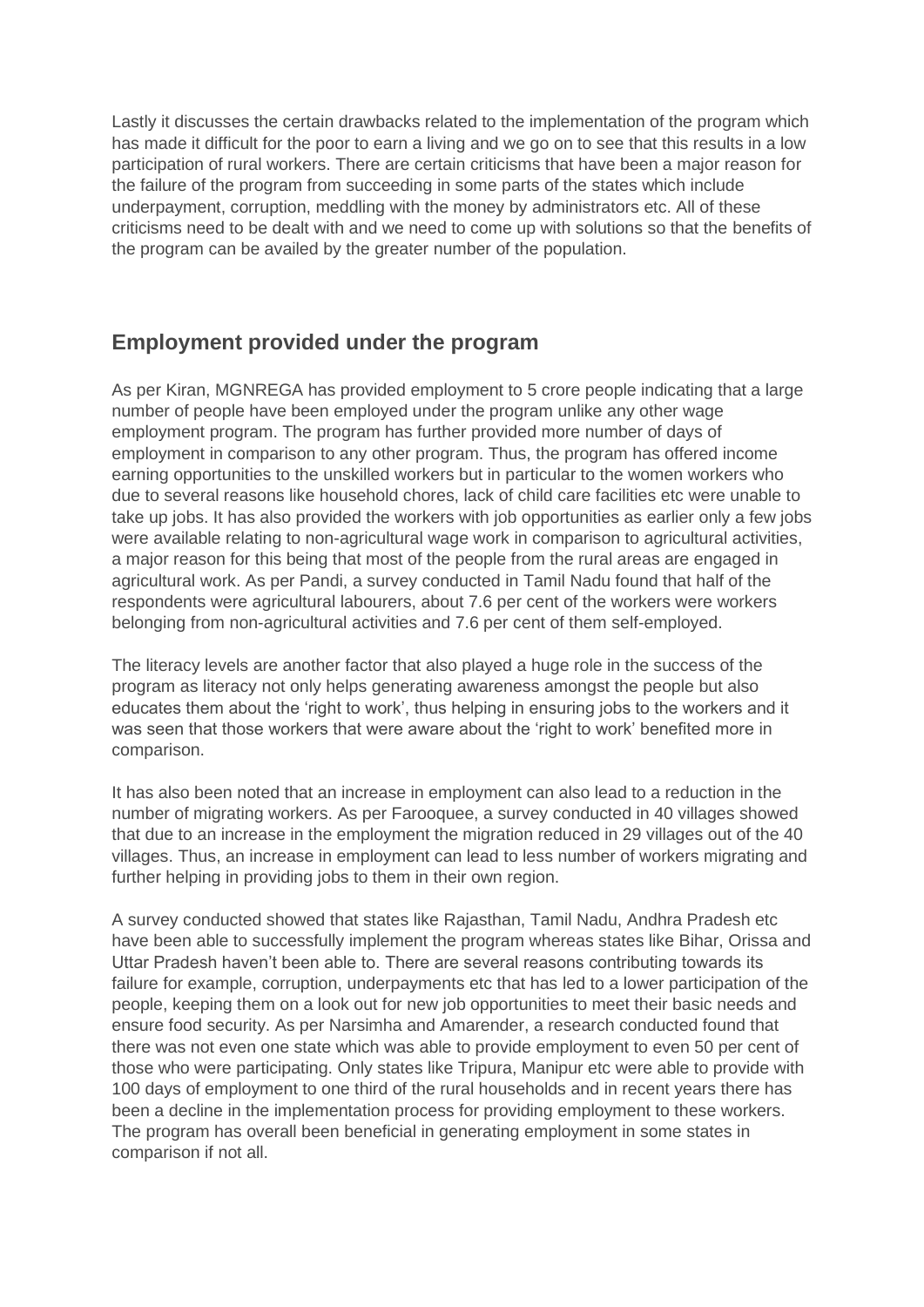#### **Women's participation in the program**

As per Ms. Shivani, it was found that 33 percent of women were engaged under this program. This entails a large number of women who are engaged in work under this program in comparison to women that are employed in any other government program. An underlying reason for this being that they believe that they are working for the government instead of working on a private or a collective farm. It was found that earlier the people that were living in a turmoil of poverty always had food insecurity however the act provides them with at least two meals a day making life easier for these people. Women that were living in poverty who could not seek any other employment benefited the most from the program. The Act also provides equal remuneration for both men and women ensuring equal wages for both men and women and ensuring women empowerment however that is not the case often due to the prevailing gender pay gap. There are also many specific legal provisions relating to women in order to promote women empowerment for example giving priority to female workers for providing work, ensuring that at least one-third of the workers are women, providing child care facilities etc.

High percentages of women that are employed under this scheme have been found from states like Kerala, Tamil Nadu, etc. Mr. Narasimha and Amarender, found the following data which relates to the number of women employed under this scheme in various states: Andhra Pradesh (48.3 percent), Tamil Nadu (46.1 percent), Maharashtra (47.4 percent), Rajasthan (40.7 percent), Madhya Pradesh (36.6 percent) and Himachal Pradesh (50.60 percent). High participation of women has also made them less dependent on their husbands and they are able to meet their day to day needs. It was also found that the act has improved their economic conditions as well.

Even though the program has empowered several women in the rural areas to take up jobs, a large number of them are still unable to seek employment. In states like Himachal Pradesh, Punjab etc the number of women that are engaged in have been significantly lower. Some factors that have contributed to the low participation of women include lack of child-care facilities, role of women organizations, delayed payments, illegal presence of contractors and traditional gender roles. Delayed payments also contribute as a factor for lower participation in several areas. Often the nature of work is such that it requires male workers and prefers the employment of male workers than female workers such as renovation of water bodies etc. Poor worksite facilities such as lack of safe drinking water, first aid, changing rooms etc has also been a significant factor. The presence of contractors at the workplace largely affects the participation.

Societal norms require the women to take up the responsibility of taking care of the household, the elderly and the children while men are at work to earn a living. In many states, it was reported that due to the societal norms of men going to work while women look after the household, women felt excluded from the program considering that it was not meant for them and only men could take part. It is found that usually in poor households the family members are dependent on the earnings of the female member. However, as there is an increase in their income the participation of women members declines as the society does not consider it to be respectful if the women are earning more than men and hence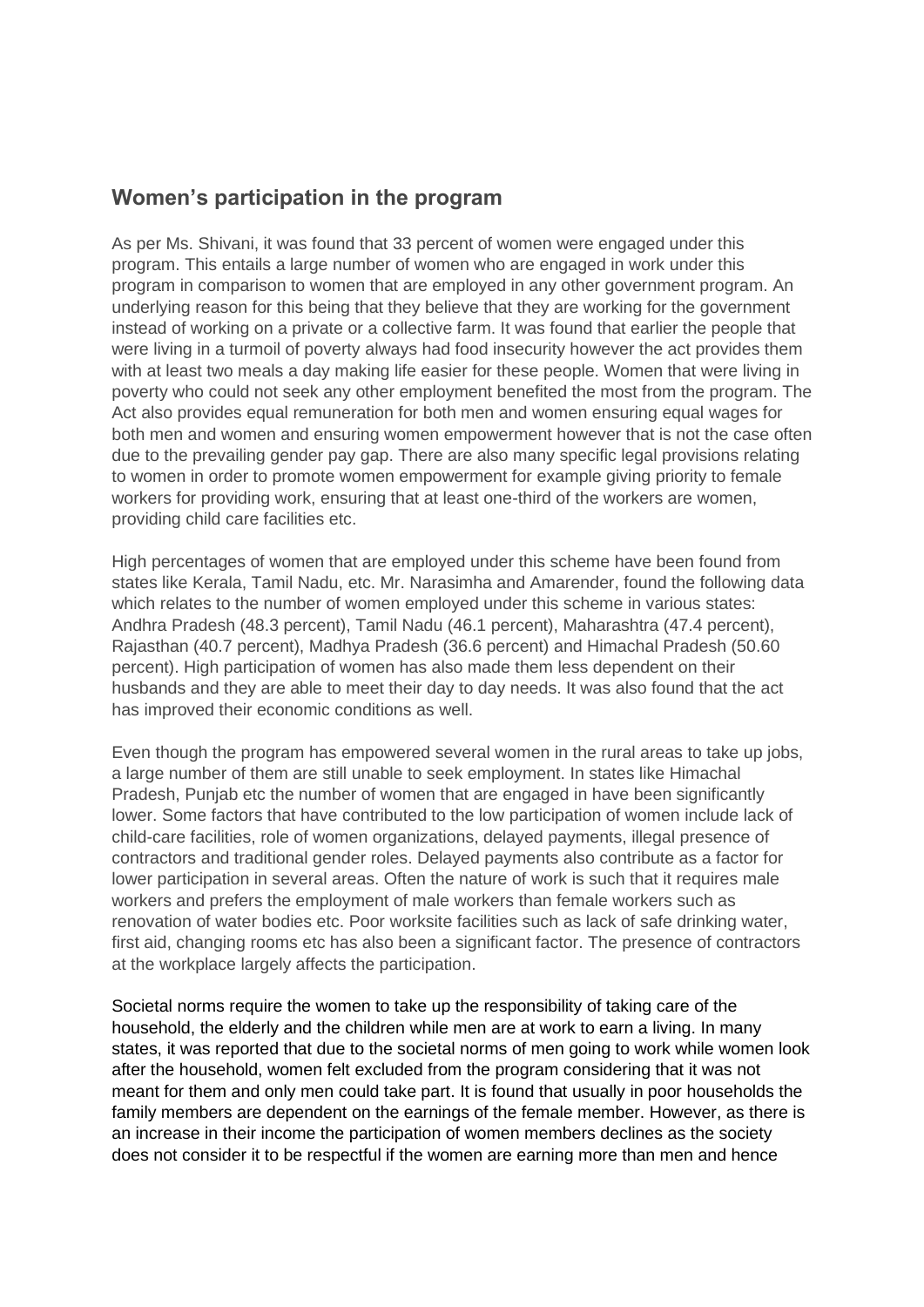most of them leave their work and go on to continue with their household chores. Thus, a large number of women were restricted from participating.

Although the program has benefited them however it has also led to causing tension amongst them and leaving no time for household chores and being bound by work throughout the day. Many women even felt stressed as there was no one to look after their children due to lack of child care facilities and lack of provision of creches in their workplace, leaving their children unattended. There are several women who have even rejected job offers due to this reason. Even though they are worried for their children they are forced to work by their families for economic needs or else they are beaten up. Although providing child care facilities is a provision under this scheme, there is still a lack of child care facilities, making it difficult for them to manage both work and household responsibilities.

It is suggested adequate creches and child care facilities should be provided to them or providing them with adequate breaks to feed their child. There should also be an insurance of proper facilities in the workplace as well as payments should be made on time which can help increase the participation of women in the program. If only we could change this traditional notion of women not being able to work perhaps they too could've contributed in providing their family with the income required to live a peaceful living and not having to face the circumstances that they are in.

#### **Impact of MGNREGA on Scheduled Castes and Scheduled Tribes**

One of the primary objectives under the program is to ensure that a large number of workers from marginalized groups participate in the program and they strive to meet their goal. There have been certain initiatives to encourage the workers from the marginalized groups to come and participate. For instance, the Ministry of Rural Development has provided that the workers belonging from the Schedule Tribes (STs) and who are residing in the forest areas with a wage employment of 150 days under the program and this implementation aims to benefit around 8 lakh people belonging from states like Odisha, Jharkhand, Andhra Pradesh, etc. States like Punjab, Haryana, Karnataka, Tamil Nadu, Bihar and Uttar Pradesh reported a large number of participation from the SCs and STs in the program. For instance, Tamil Nadu constituted 19 per cent of the SC population.

However, despite the high participation it has been found that in several states the participation has even been significantly low. For instance, Manjula and Rajasekhar reported that in Karnataka there has been a withdrawal in the participation of the Schedule Caste (SCs) due to various reasons such as irregular payments or non-payments, irregularities in the issuance of the job cards to these workers etc. As per Sanjiv and Madheswaran, a survey conducted reported that amongst the other social groups about 16.7 percent STs and 15.5 per cent SCs received delayed payments reporting to be the highest out of the lot and because of this a large number of them give up their jobs in search of new jobs to meet their day to day requirements and to earn a living.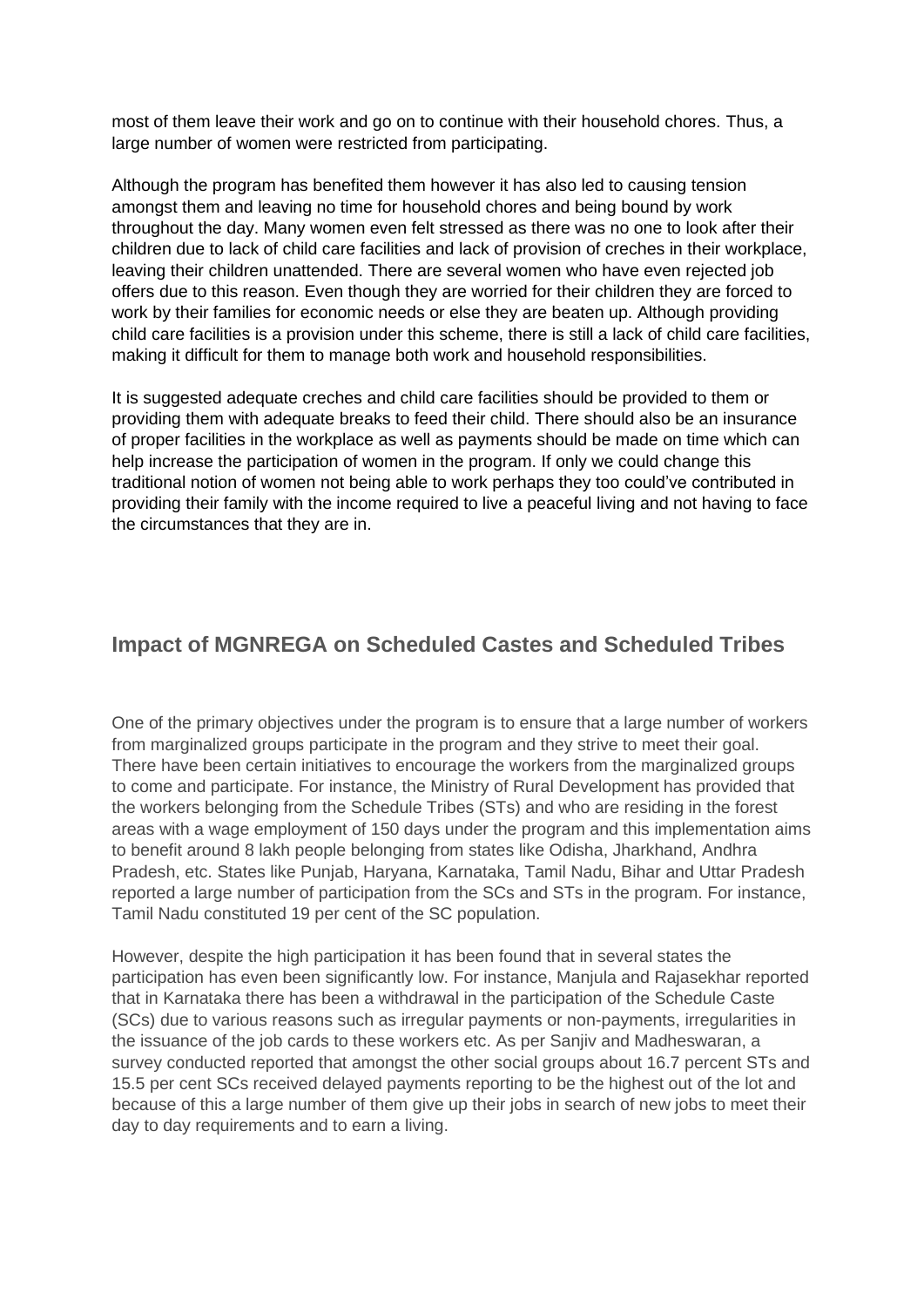Another reason that has contributed to their low participation has been the lack of awareness of the program due to which they have been unable to avail the benefits. Some states reported that the wages received by the workers is lower in comparison it is even less than the minimum wages. The underlying reason for payment of lower wages, being due to social discrimination while on the other hand, the average person received higher wages. Despite the failures, the overall impact of the program has been positive in providing employment.

## **Impact of MGNREGA on states in India**

# **Tamil Nadu**

The program has reported to be successful in the effective implementation throughout the state. Although there are parts of the state where the implementation has been found to be slower but the overall scheme has seen to be effective in reaching the rural poor. As per Natesan and Marathe, there are two broad reasons as to why the program has been successful throughout the state. Firstly, it was seen that an increase in the wages of the workers resulted in a greater participation of workers belonging from rural households. The second reason being implementation of social policies for example housing schemes, free school meals, distribution of free supplies etc which benefited the workers. There are other factors as well that have contributed towards the success, for example the bureaucracy has also played an essential role in the implementation of the rural development programmes and launching welfare schemes in the state. Social awareness has also led to a higher participation. Further, the program has also been seen as a substitute for migration as earlier a large number of rural workers would travel to different parts of the country for better job opportunities and a better standard of living. In a research, it was further reported that in an interview conducted the workers have reported that they found the scheme to be valuable in providing a means of livelihood.

Even though the program has been beneficial in reaching the poorest and vulnerable sections of the society, there are mixed views and responses regarding the same. The wages that are received by these people are limited and seasonal. According to Pandi, a survey conducted in Tamil Nadu found that 77.6 per cent of the respondents spent their wages received from the program mainly on food and basic necessities. The income received is bare minimum that after taking care of the basic household necessities and food security they are not left with any income that they can save or invest in the future. Not only this, it further leaves them with insufficient money to repay the debts taken by them, leaving them in a great distress to repay the money. Only 1 per cent of the respondents reported that they were able to waive off the small debts taken by them. 7 percent of the respondents reported that they spend their wages mainly on their children's education. In conclusion, the program has only benefitted these workers in providing food security and leaving no money for them being able to save or invest.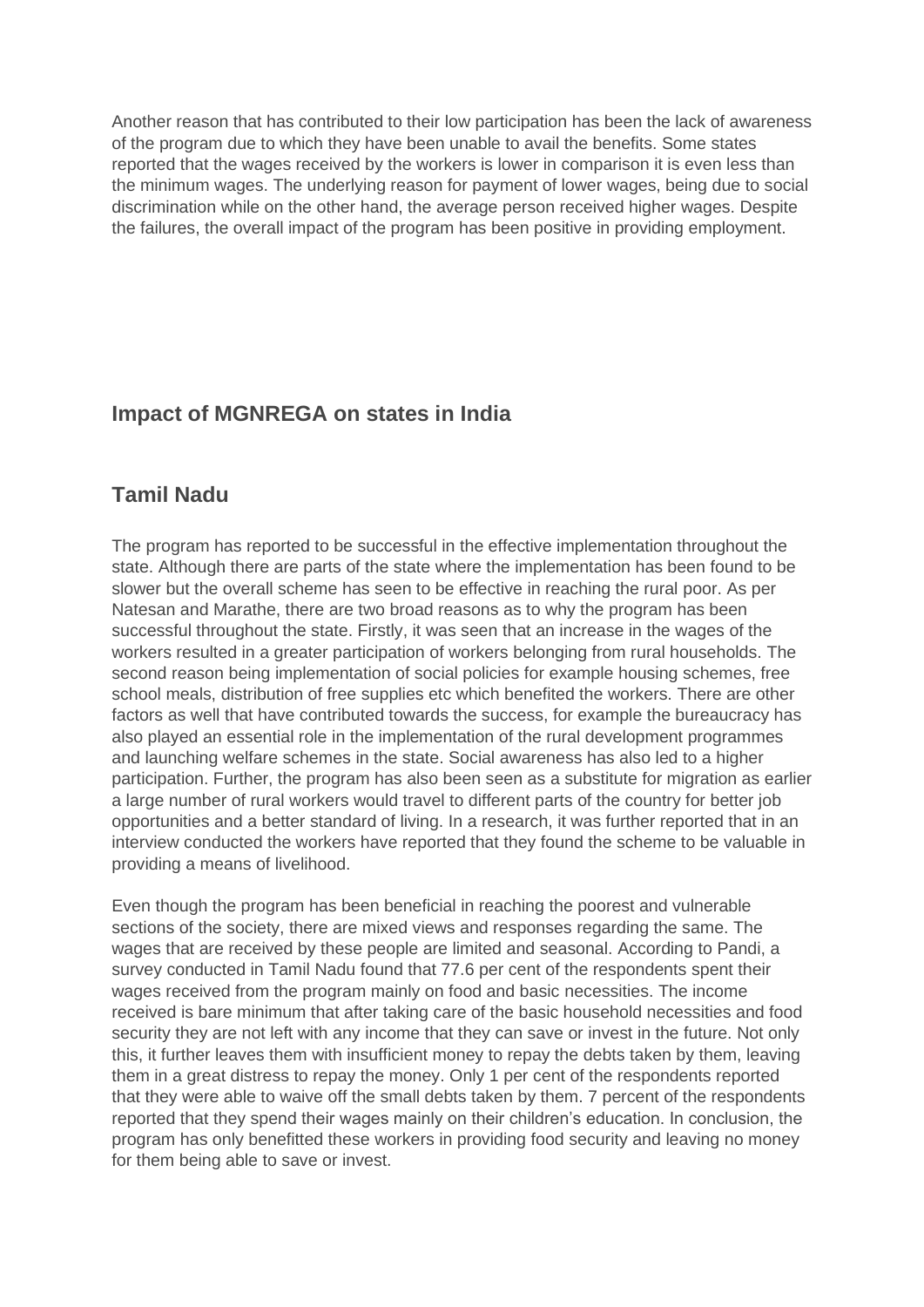In recent times, dating back to 2020 to help the workers when the whole world was in a pandemic, the centre increased the daily wages of these workers under the program from Rs 229 to Rs 256 per day, a total increase of Rs 27 from before. Hence, there has been a mixed response in terms of the success of the program in Tamil Nadu.

### **Karnataka**

Karnataka has a large number of workers that are engaged under the program. The state of Rajasthan is reported to have the best implementation of the program. Dreze and Khera reported that the state achieved around 77 days of employment which has been the highest so far. As per Salian and Leelavathi, in a survey conducted showed that about 85.6 per cent of the respondents participated in the program because there were not enough employment opportunities and for meeting their basic necessities. Most of these respondents were earlier engaged as either unskilled labourers or as farmers due to which there was always an irregular demand for labour, leaving them unemployed when the demand wasn't required.

The program not only provided these workers with employment but has also helped empower women and the STs and SCs. It has provided the female workers with a great incentive to work, as there is a gender-neutrality in the wages. Earlier the wages received by the female worker from non-public works would be bare minimum in comparison to the male workers. Thus, we can conclude that it has led to a lower gender disparity in wages since before.

Not only this, it has also offered better wages for unskilled workers. Another reason, as per Leelavathi and Salian, that was seen contributing to an overall increase in the participation of the workers under the program was an increase in the number of districts under the program from 5 to 30 in 2008 which resulted in a greater participation.

Despite the positive impact, there are certain negatives as well which hamper the success rate. As per a research it was observed that since the last two decades although there has been a decrease in poverty however the figures related to employment are not stable and are fluctuating.

Another disadvantage of the program that has been seen in the state, a research pointed out that they have seen a slight difference between the notified wage rates as well as the actual wages, thus these workers are not receiving the amount they are actually entitled to. The cause behind this being that the Technical Assistants in Karnataka are not regularly making a note of the work and thus resulting in a loss for the poor workers.

There have also been several implementation issues regarding the program which contribute to workers giving up their jobs and being unemployed. These reasons include delayed payments, social audits, weak IEC etc. The IEC has been criticised on the ground that in accordance with the Act the IEC activities need to be implemented as to generate awareness amongst the people of the rural areas and to raise awareness about the benefits of the program. However, this was not the case in Karnataka due to which most of the people lacked the awareness regarding the program and were unable to avail the benefits. To reiterate as the technical assistants have not been able to properly measure the work that is being done by the workers it is resulting in late payment to these workers. In conclusion, it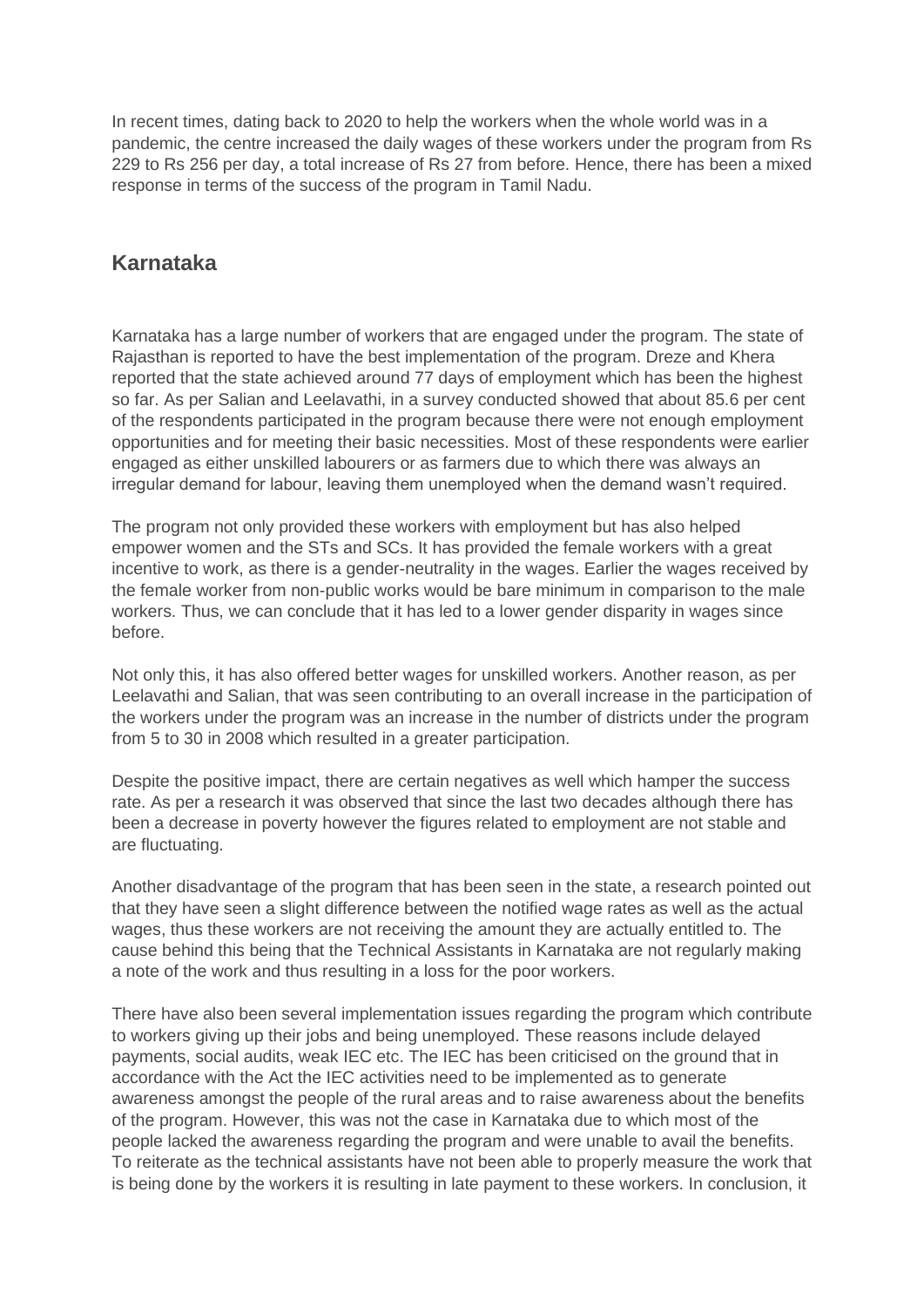is suggested that if these problems can be overcome it might result in providing better employment to the rural poor and thus resulting in the success of the program.

# **Rajasthan**

Rajasthan has been successful in generating a high participation of workers. As per Dreze and Oldiges, the state was amongst the firsts from 2006-2008 to be generating a maximum number of days of employment to the rural households. The state was successful in providing work to 6.5 million workers in the state. The state has always been popular for its public work programmes. From 2008-2010 as per Mohana and Vipin it was one of the best performing states and about 75 percent of the households that were engaged under the program generated 100 days of employment. However, after 2010 there was a significant decline in the percentage number which was extremely shocking. There are several factors that are responsible for this. The major reason that has been observed for a lower participation was delayed payments that were received by the workers. Because of which they often migrate to look for alternative jobs and even take up jobs having low incomes. According to the authors, the state has been criticised for its failure to supervise the program since 2009.

In conclusion, even though Rajasthan reports the highest participants however there has been a significant decline in the number as well.

## **Impact of the program in COVID-19**

As per Gayathri, Shanu and Gaurav during April 2020 when the second phase of the lockdown was introduced in India several workers were left jobless due to which some of them migrated back to their villages and those who couldn't remained in the state where they were employed.It was reported that around 12.8 crore workers livelihoods might have been impacted due to COVID19. It was even predicted that due to the imposition of a lockdown around 10-15 percent of the workers might not return back to their workplaces and continue living in their villages. As per, Nitin and Haripriya around 56 million workers migrated in search of jobs and about 7.5 million migrant workers found work for about 23 days under the program. As per Manish, in Rajasthan, the program proved to be beneficial in generating employment to around 20 lakh workers.

Even though MGNREGA proved beneficial for these workers in the lockdown period, it was not able to address several issues most importantly relating to income. As per Gayathri, Shanu and Gaurav, the government too has faced challenges in the implementation of the program during the onset of the virus, some instances include provision of quarantine facilities, COVID screening etc. There were also some changes that were made relating to the guidelines of the program for example asset creation, funding from MGNREGA for paying wages to sanitisation etc. Further due to the severity of the infection many workers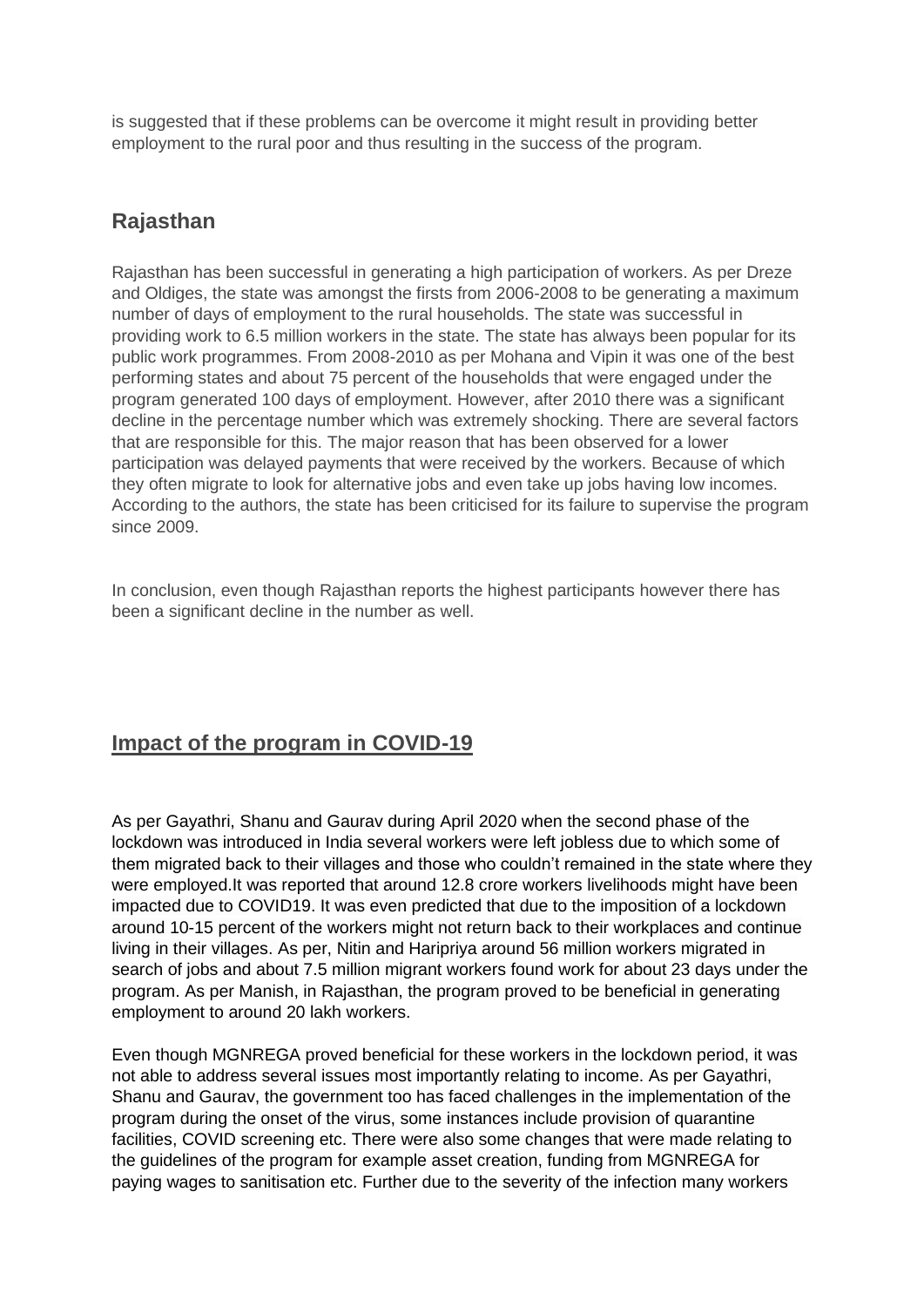contracted the virus. For instance, as per Arockiaraj, in Tamil Nadu's Thanjavur district 10,000 workers that were employed under the program caught the virus. Another instance as per Manish, is of Rajasthan where around 20 lakh people who were employed were affected by the outbreak of the virus. The overall impact of the program has been beneficial for the workers in providing employment when they didn't have jobs but has also put the workers and their families at risk, struggling to protect themselves and even earn a living in times like these.

#### **Criticisms**

**Lack of facilities for women workers:** Working mothers are often worried about their child as they have to leave them unattended for several hours when they are at work due to lack of facilities at the workplace which as a result causes tension and many a time they have to drop out of the program to attend to their children. Although it is mentioned under the act to provide proper facilities such as creches, they are either inadequate or unavailable. It is suggested that adequate creches should be provided at the workplace so that it leads to a higher participation of women.

**Corruption:**As per Tina, many times there have been cases where people register fake names under those who are attending work and this results in money not reaching to those who actually earned it. As per Goud, it has led to a disappointment for both the government and the people as it leads to misuse of money in the hands of those who are undeserving.

**Delay in payments:**There are several reasons accounting for the delayed payments such as the flawed method of calculation of compensation, weak banking infrastructure, lack of clarity in accountability of central and state governments and arbitrary powers to reject the compensation etc. Section 3 of the MGNREGA states that the wages for the work done by the workers have to be paid within 15 days of completion of the muster period and if they fail to provide them with wages then the workers are entitled to get compensation for each day's delay. As per Narayan, Dhorajiwala and Golani, this has not been implemented and no delay compensation is thus being calculated. A research conducted reported that the delayed compensation in 2016-2017 for the entire country was Rs 519 crores and based on the analysis about 57 per cent of the delayed compensation was not being calculated as well as an addition of Rs 689 crores of compensation is not being calculated as well and thus the total being Rs 1208 crores which is yet to be payed. Due to this reason, it results in a lower participation and many of them leave their jobs.

**Lack of awareness:** The ECI has been criticised for this. Many people are still unaware of the program and its objectives that it aims to achieve, due to which a lot of people are unable to avail the benefits and this leads to a lower participation of workers in the program. It has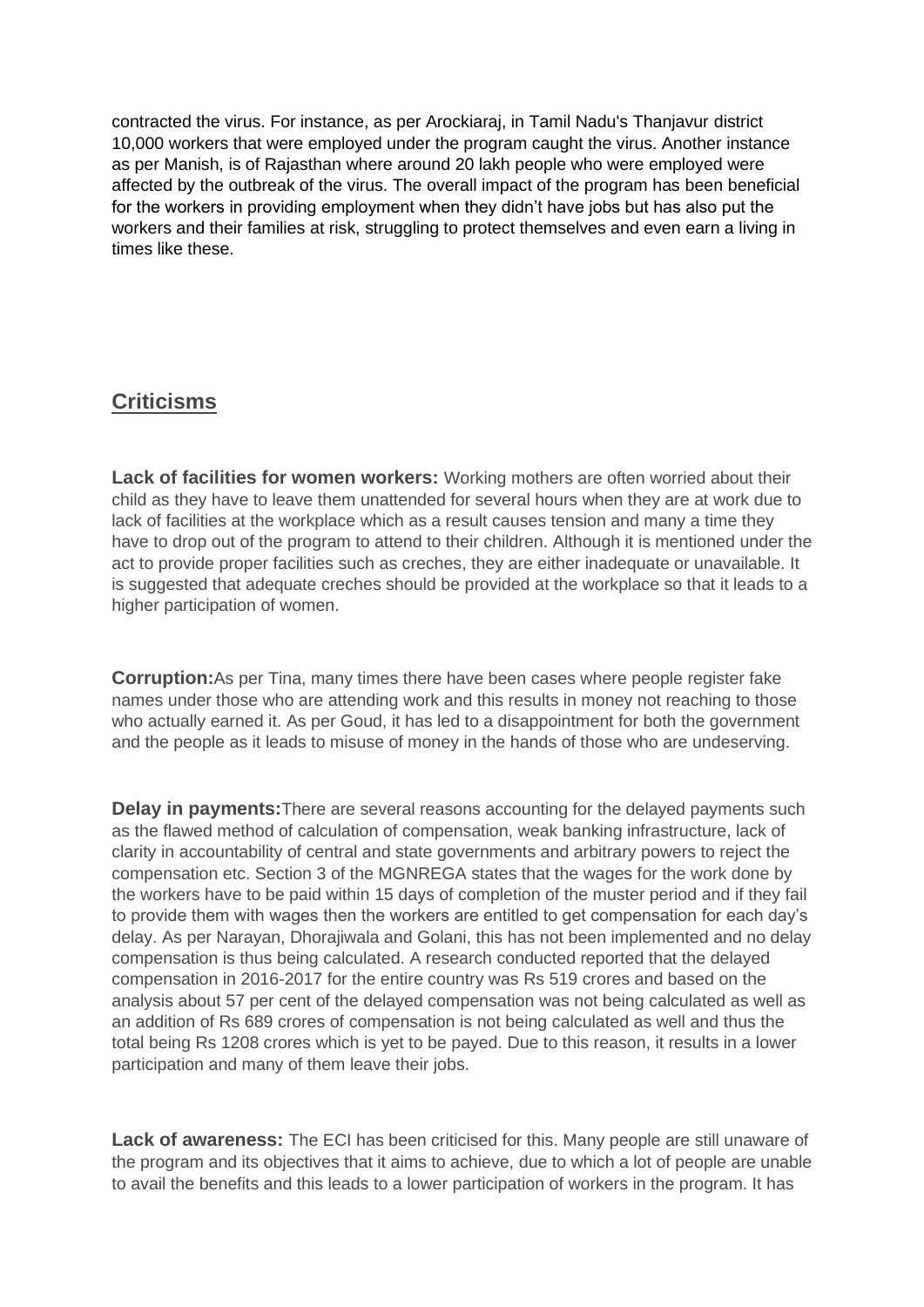even been seen that many times women think that the program isn't meant for them and is only meant for men due to which they do not take up the desired job. Hence, it is suggested that spreading awareness can be helpful for the proper implementation of the program.

### **The question regarding the poverty alleviation**

MGNREGA has failed to meet the program target. There has been no state where even 50 per cent of those participating have received 100 days of employment. Further, Sawasti Das also stated that the program even though guarantees100 days of work however on an average it only provides 42 days of work to the people in the rural households.

According to Mr. Narsimha and Amarender, only a few states like Manipur, Tripura and Mizoram have been able to ensure that one third of the participants get 100 days of employment. States like Nagaland, Maharashtra and Sikkim have reported only 10 per cent. Whereas in larger states like Andhra Pradesh and Maharashtra the figures have been as follows- 17.8 per cent for Andhra Pradesh and 11.3 per cent for Maharashtra. There has been a declining impact in recent years. States like Bihar, have not been able to curb rural poverty and the marginally poor households have seemed to be better off than before as compared to the extremely poor households. They further stated that for the country the overall earnings from the scheme were a little more than 12 percent of the poverty threshold income. The overall results concluded that where the poverty gap was found lower there seemed to be a decrease in rural poverty as well. Tripura reported the highest impact.

To reiterate from a survey conducted in Tamil Nadu, the program has only been beneficial in providing food security leaving them in a great distress as they are not able to save or invest the income they receive and what they receive is mainly seasonal due to which the income is also seasonal.

Corruption has also been a major reason for poor implementation of the program. As per Kapur this has been said so because of the underpayment of wages that are being provided to the workers. The major reason for the underpayment was because of the wage skimming by the administrators. Further the village post offices, where these workers are paid have been blamed for meddling with the wages as well.

Dutta stated that the high participation has not been found from workers belonging from the poorer states, which show a need for employment the most. Despite the lower participation, we do find that the implementation of the program has actually benefited and provided access to jobs to several people including those belonging from the Schedule Cast (STs) and Other Backward Classes. (OBCs). The program has not only benefited the people belonging from below the poverty line but includes those as well that do not. It has been found that the participation of STs and OBCs has been found to be higher from states reporting higher participation in the program.

Thus, one can observe that there has been a different impact in different states of India. In conclusion, there seems to be a mixed response about the impact of the program.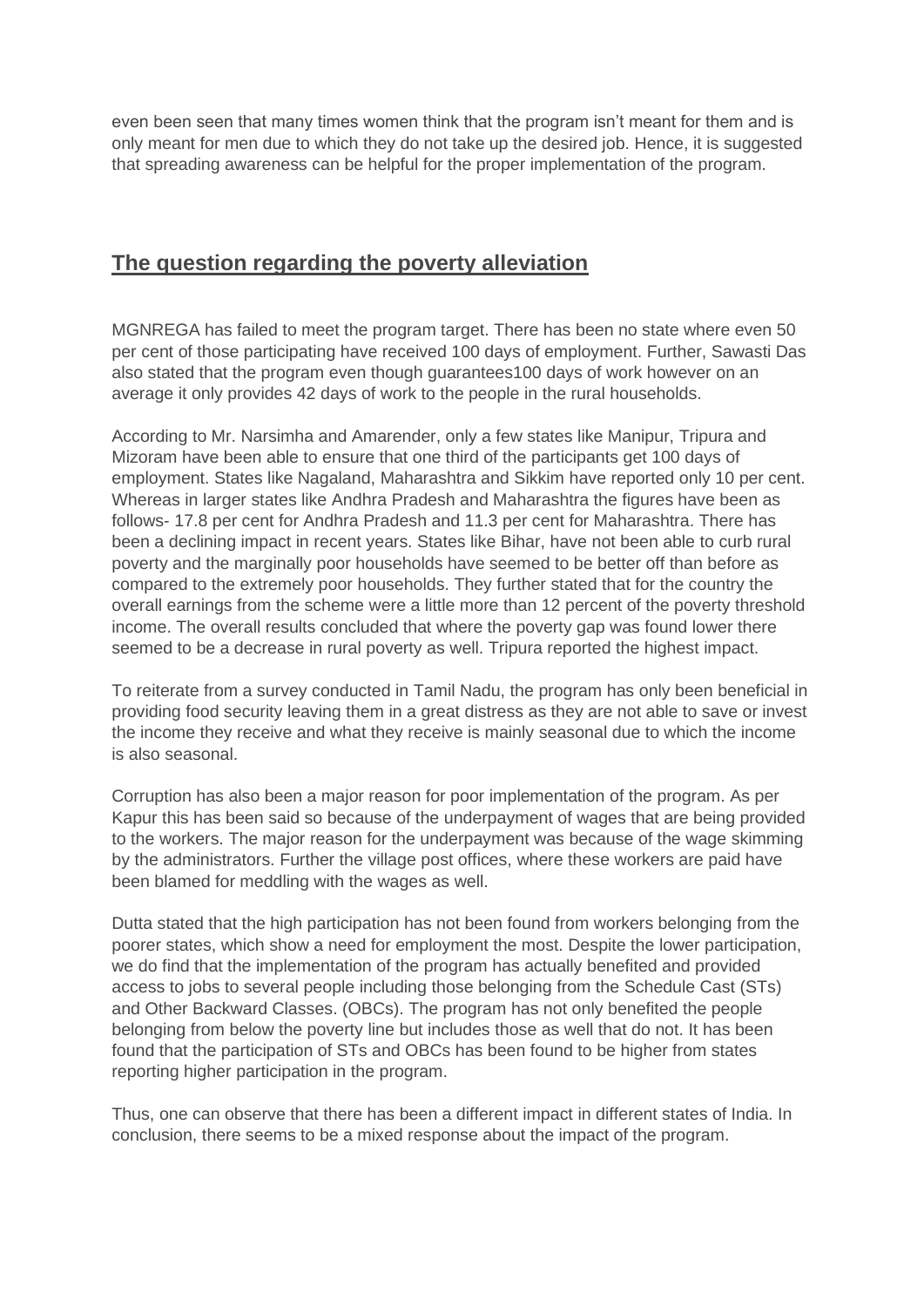#### **Conclusion**

The program has been successful in providing employment to 5 crore people in comparison to any other program. It has particularly been successful in providing new job opportunities to non-agricultural workers who earlier had very few job opportunities other than farming to resort to and hence a number of them would migrate to different places in a lookout for jobs. It has also been successful particularly in providing job opportunities to women and it was seen that they have benefited the most under the program and a large section of women are employed under the program unlike any other program. The primary objective of the program being to ensure that at least one third of the women are employed under the program, about 33 per cent of women were reported to be employed under the program. Higher participation of women was seen from states like Andhra Pradesh (48.3 percent), Tamil Nadu (46.1 percent), Maharashtra (47.4 percent), Rajasthan (40.7 percent), Madhya Pradesh (36.6 percent) and Himachal Pradesh (50.60 percent). While there are states that have been successful in providing employment to women there are other states where the program has not been so successful due to certain factors such as lack of child-care facilities, delayed payments, illegal presence of contractors, traditional gender roles etc. Lack of child care facilities being a major reason for the lower participation as due to inadequate or non-availability of creches at a workplace many women are either stressed as they have to leave their child unattended at their home or have to quit their jobs to look after their child. It has been reported that often the workplace is located 5km from their homes and hence being not so close due to which they can't even go and check on their child and often are forced to take up jobs due to family pressure and if they don't they are beaten up. Hence, it should be ensured that the women receive the required facilities in order to ensure a greater participation of women under the program thereby empowering them. The impact of the program in providing jobs to the SC and SCs has been successful to some extent. The program aims to benefit around 8 lakh people belonging from states like Odisha, Jharkhand, Andhra Pradesh, etc. States like Punjab, Haryana, Karnataka, Tamil Nadu, Bihar and Uttar Pradesh reported a large number of participation from the SCs and STs in the program. However, there were several states where the participation has been low due to reasons like lack of awareness, minimum wages, delayed payments etc due to which these states reported a lower participation of workers. For example, Karnataka witnessed a lower participation of workers from the marginalized communities. However, despite the disadvantages the overall participation of workers from the marginalised sectors has been successful. We further analysed the implementation of the program in states like Tamil Nadu, Karnataka and Rajasthan. In Tamil Nadu, the two major reasons that were held responsible behind the large number of participation of rural workers in the program were-Firstly, it was seen that an increase in the wages of the workers resulted into a greater participation of workers belonging from rural household and secondly the implementation social policies like housing schemes, free school meals, etc has also been a major reason for contribution. There are other factors like social awareness, etc as well that have contributed towards the success. Despite having such a successful implementation, the program has seen to be a cause of great distress as well, the major reason being the wages that are being received are minimal due to which their entire wages are spent on the consumption of food and they are left with no money to save or invest or repay their debts that are owed by them. The state of Rajasthan, another successful state, is reported to have the best implementation of the program. It was reported that the state has achieved around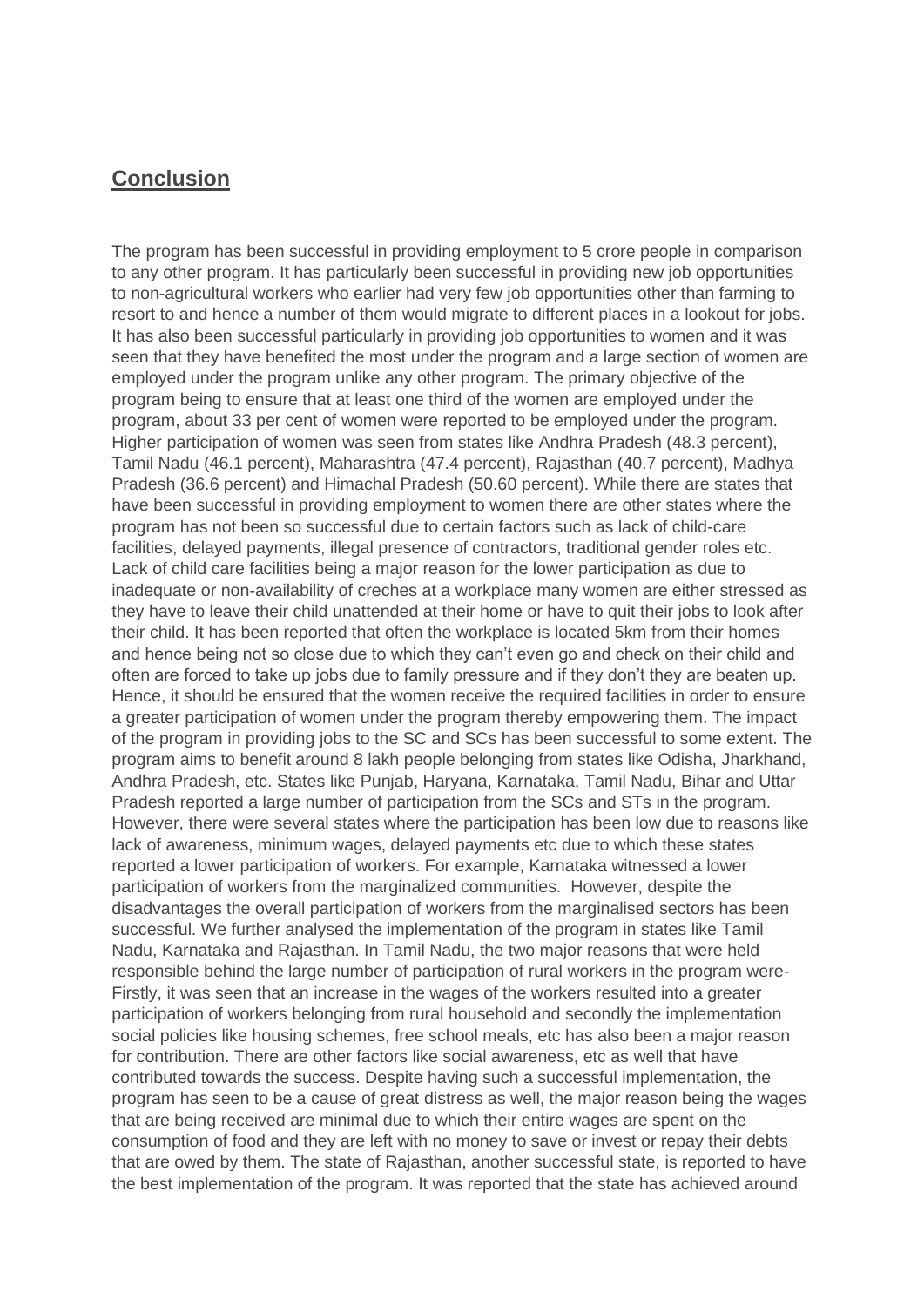77 days of employment which has been the highest as of now. The program has also seen greater participation of women in the state thus empowering women. There has also been an overall increase in the participation of the workers. The program has been a boon but has also seen to be a bane. Since the last two decades it was reported that the figures related to employment are not stable and are fluctuating, there has also been a minimal difference between the notified wage rates as well as the actual wages, thus all of these reasons are held responsible in hampering the success of the program. Rajasthan has also been one of the states that has seen a high participation of workers. It was reported to be one of the best performing states and about 75 per cent of the households that were engaged under the program generated 100 days of employment from 2008-2010. But after 2010 there was a shocking decline in the participation of workers, the major reason being delayed payments due to which people started looking for other jobs or migrated to other parts of the country. The paper then discussed the criticisms of the program for example lack of child care facilities, corruption, delayed payments etc. It is suggested that proper and adequate child care facilities should be provided to women in the workplace to ensure a higher participation. It is also suggested that there should be an overseer for the working of the technical assistants and insurance of timely payments. It is also suggested that the ECI conducts sessions to make the people aware about the program so that they can avail the benefits. We can conclude that the overall impact of the program has seen a mixed response in different states.

#### **References:**

D. Narasimha Reddy, A. Amarender Reddy & M. C. S. Bantilan (2014) The Impact of Mahatma Gandhi National Rural Employment Guarantee Act (MGNREGA) on Rural Labor Markets and Agriculture, India Review, 13:3, 251-273

Mehta, S., & Sharma, S. S. (2019). MGNREGA and economic empowerment of women study of indian women. Economic Affairs, 64(1), 35-39.

Rajalakshmi, V., & Selvam, V. (2017). IMPACT OF MGNREGA ON WOMEN EMPOWERMENT AND THEIR ISSUES AND CHALLENGES: A REVIEW OF LITERATURE FROM 2005 TO 2015. Journal of Internet Banking and Commerce, 22, 1-13.

Rout, G. (2013). Women need more protection through MGNREGA: Role of gram sabha and PRIs.International Journal of Social Science, 2(2), 129-139.

World's largest anti-poverty scheme MGNREGA cut poverty, empowered women, but reach limited. (2015, Aug 12). Financial Express

Saswati Das (2016) Impact of MGNREGA on the livelihood security of rural poor in India: a study using national sample survey data, Oxford Development Studies, 44:4,420-440

DUTTA, P., MURGAI, R., RAVALLION, M., & VAN DE WALLE, D. (2012). Does India's Employment Guarantee Scheme Guarantee Employment? Economic and Political Weekly, 47(16), 55-64.